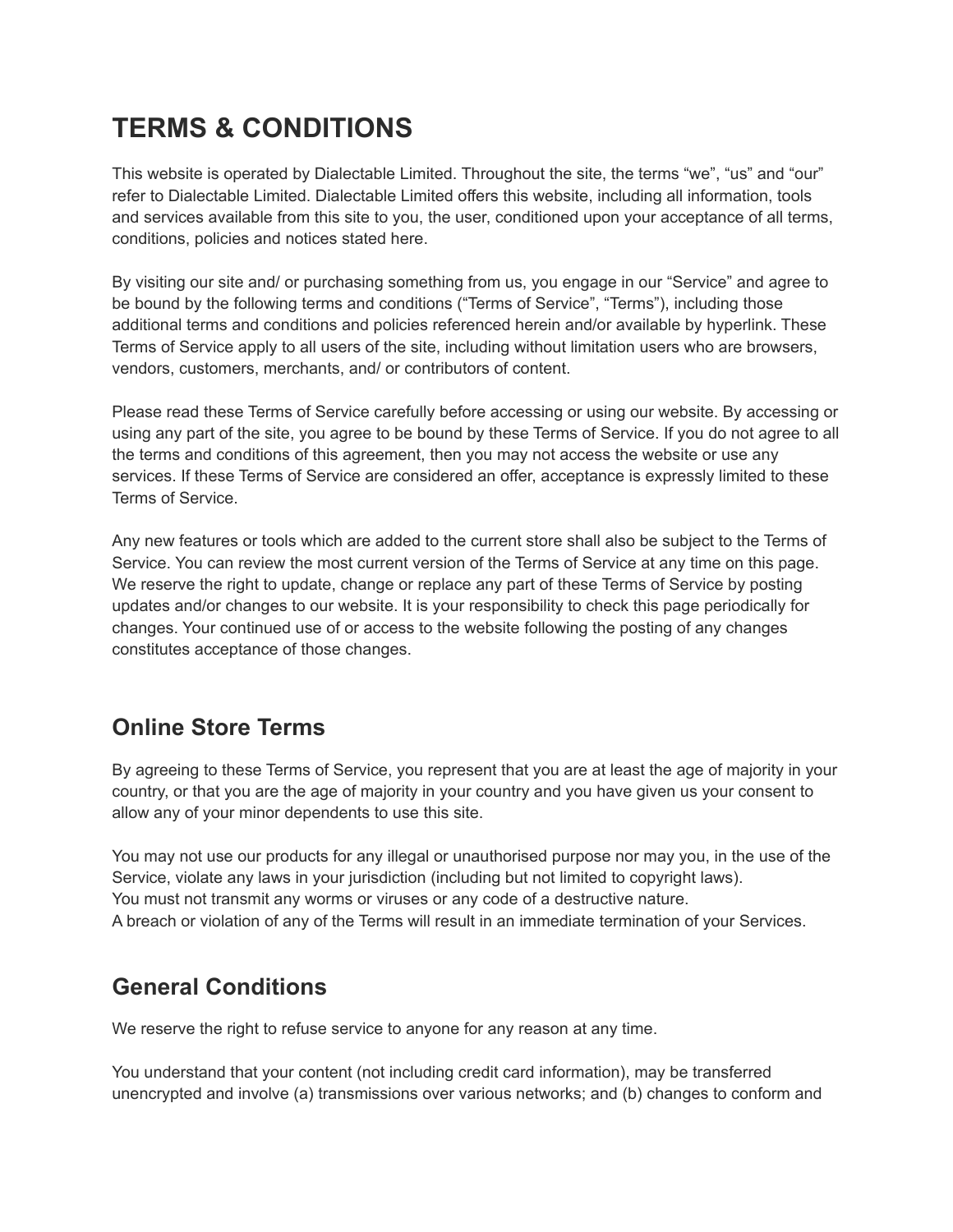adapt to technical requirements of connecting networks or devices. Credit card information is always encrypted during transfer over networks.

You agree not to reproduce, duplicate, copy, sell, resell or exploit any portion of the Service, use of the Service, or access to the Service or any contact on the website through which the service is provided, without express written permission by us.

The headings used in this agreement are included for convenience only and will not limit or otherwise affect these Terms.

#### **Trade Customers – Delivery Information**

For our Trade customers, the following postage charges apply;

All orders will incur a postage charge of £10ex VAT, with free delivery for orders over £150 ex VAT.

Please allow 7 working days for delivery.

Currently, we only offer delivery within the UK.

If for any reason, we cannot deliver your order within 7 working days, we will email you with the reason why and details of when you can expect to receive your order. If this is not acceptable to you we will cancel the order and offer you a full refund with our sincere apologies. Trade invoices must be paid within 30 days of the date of the invoice.

### **Trade Returns**

Returns are accepted if the product is faulty or you do not receive the design ordered. You can contact us directly to arrange a courier collection.

If you wish to return for any other reason, this is acceptable as long as we receive the goods (in a fully re-saleable condition and in the original packaging) within 14 days of your delivery. In this instance, Dialectable will not cover the cost of return postage.

### **Payment Information**

Trade customers will be required to register an account with us. Your account will be invoiced when you place an order, payable by BACS transfer or credit card over the phone. We no longer accept cheque payments.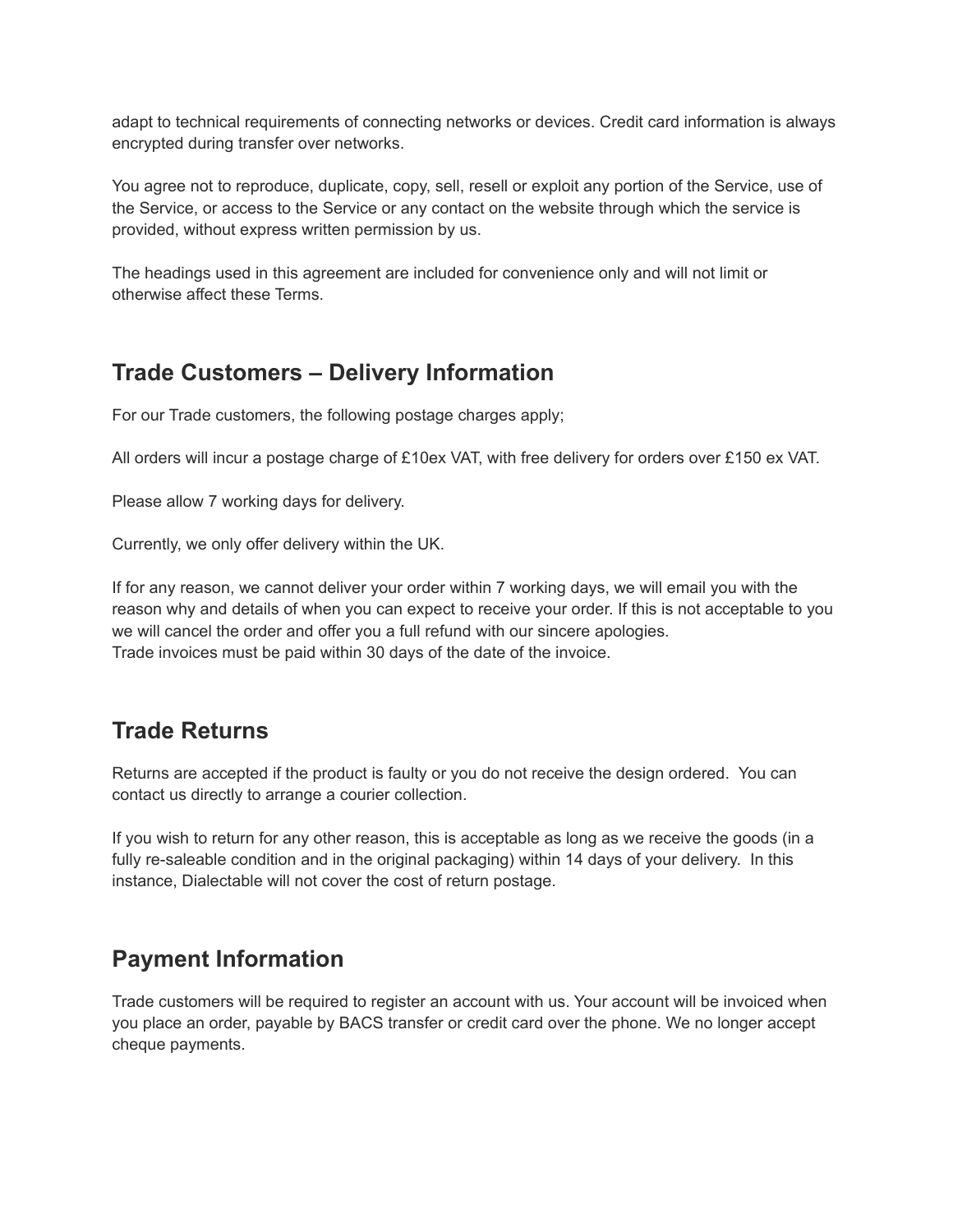We are a UK company so all our prices are indicated in GB pounds sterling. The prices displayed for trade customers are VAT exclusive. Currently, we only deliver to the UK Mainland.

### **Accuracy, completeness and timeliness of information**

We reserve the right to refuse any order you place with us. We may, in our sole discretion, limit or cancel quantities purchased per account. These restrictions may include orders placed by or under the same customer account, the same credit card, and/or orders that use the same billing and/or shipping address. In the event that we make a change to or cancel an order, we may attempt to notify you by contacting the e-mail and/or billing address/phone number provided at the time the order was made. We reserve the right to limit or prohibit orders that, in our sole judgment, appear to be placed by dealers, resellers or distributors.

You agree to provide current, complete and accurate purchase and account information for all purchases made at our store. You agree to promptly update your account and other information, including your email address and credit card numbers and expiration dates so that we can complete your transactions and contact you as needed.

### **Optional Tools**

We may provide you with access to third-party tools over which we neither monitor nor have any control nor input.

You acknowledge and agree that we provide access to such tools "as is" and "as available" without any warranties, representations or conditions of any kind and without any endorsement. We shall have no liability whatsoever arising from or relating to your use of optional third-party tools. Any use by you of optional tools offered through the site is entirely at your own risk and discretion and you should ensure that you are familiar with and approve of the terms on which tools are provided by the relevant third-party provider(s).

We may also, in the future, offer new services and/or features through the website (including, the release of new tools and resources). Such new features and/or services shall also be subject to these Terms of Service.

# **Third-party links**

Certain content, products and services available via our Service may include materials from third-parties.

Third-party links on this site may direct you to third-party websites that are not affiliated with us. We are not responsible for examining or evaluating the content or accuracy and we do not warrant and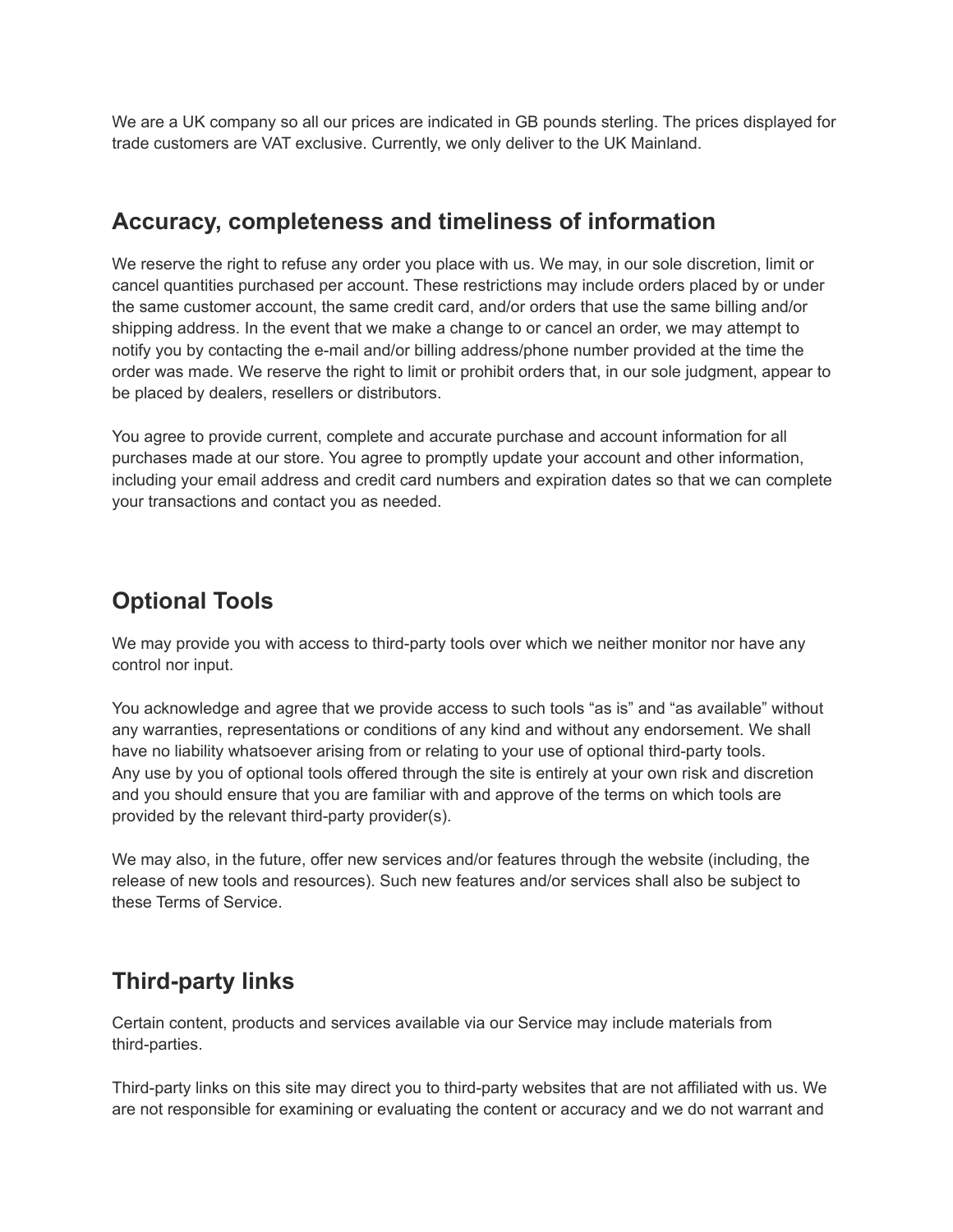will not have any liability or responsibility for any third-party materials or websites, or for any other materials, products, or services of third-parties.

We are not liable for any harm or damages related to the purchase or use of goods, services, resources, content, or any other transactions made in connection with any third-party websites. Please review carefully the third-party's policies and practices and make sure you understand them before you engage in any transaction. Complaints, claims, concerns, or questions regarding third-party products should be directed to the third-party.

### **User comments, feedback and other submissions**

If, at our request, you send certain specific submissions (for example contest entries) or without a request from us you send creative ideas, suggestions, proposals, plans, or other materials, whether online, by email, by postal mail, or otherwise (collectively, 'comments'), you agree that we may, at any time, without restriction, edit, copy, publish, distribute, translate and otherwise use in any medium any comments that you forward to us. We are and shall be under no obligation (1) to maintain any comments in confidence; (2) to pay compensation for any comments; or (3) to respond to any comments.

We may, but have no obligation to, monitor, edit or remove content that we determine in our sole discretion are unlawful, offensive, threatening, libellous, defamatory, pornographic, obscene or otherwise objectionable or violates any party's intellectual property or these Terms of Service. You agree that your comments will not violate any right of any third-party, including copyright, trademark, privacy, personality or other personal or proprietary right. You further agree that your comments will not contain libelous or otherwise unlawful, abusive or obscene material, or contain any computer virus or other malware that could in any way affect the operation of the Service or any related website. You may not use a false e-mail address, pretend to be someone other than yourself, or otherwise mislead us or third-parties as to the origin of any comments. You are solely responsible for any comments you make and their accuracy. We take no responsibility and assume no liability for any comments posted by you or any third-party.

# **Personal Information**

Your submission of personal information through the store is governed by our Privacy Policy.

### **Errors, inaccuracies and omissions**

Occasionally there may be information on our site or in the Service that contains typographical errors, inaccuracies or omissions that may relate to product descriptions, pricing, promotions, offers, product shipping charges, transit times and availability. We reserve the right to correct any errors, inaccuracies or omissions, and to change or update information or cancel orders if any information in the Service or on any related website is inaccurate at any time without prior notice (including after you have submitted your order).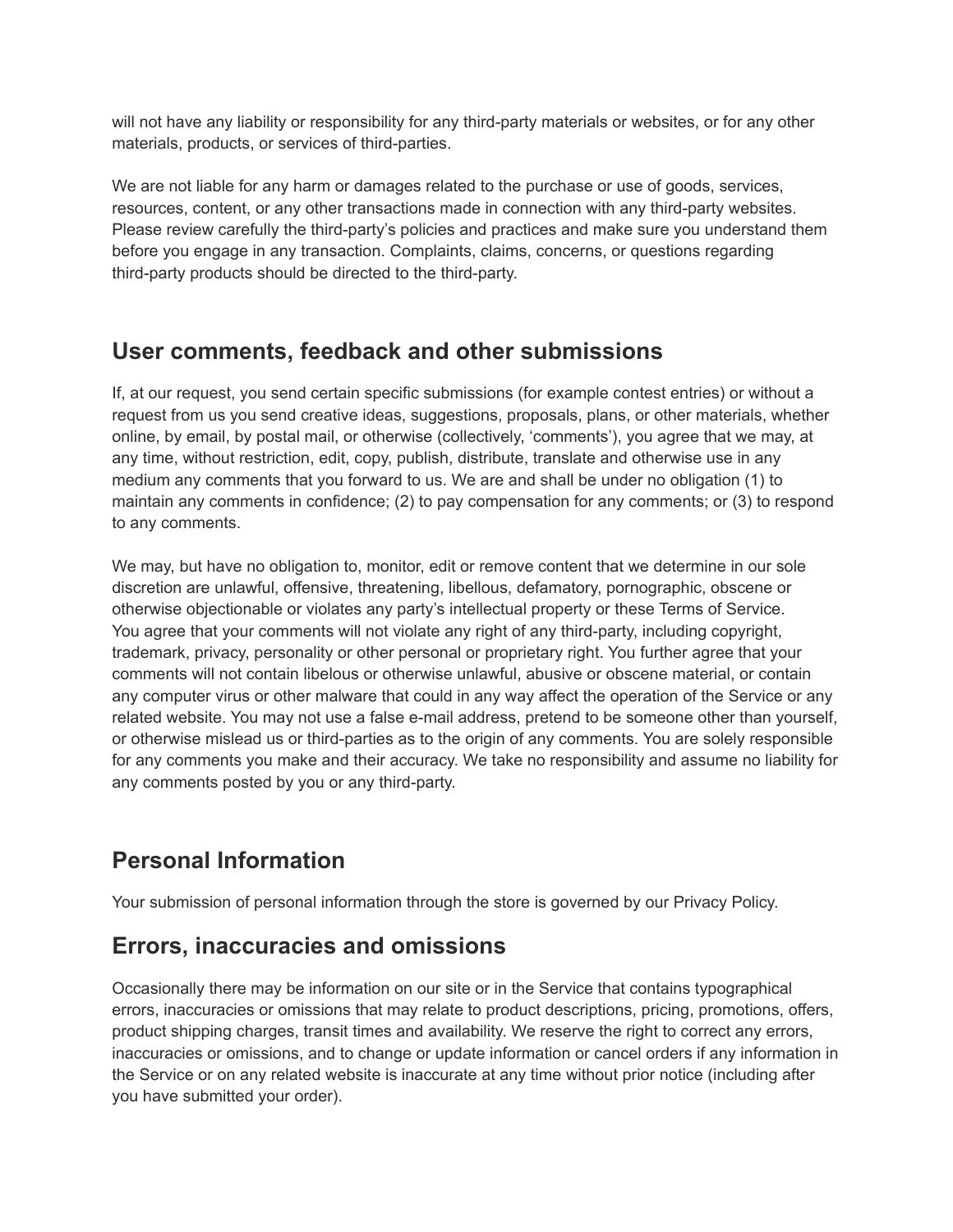We undertake no obligation to update, amend or clarify information in the Service or on any related website, including without limitation, pricing information, except as required by law. No specified update or refresh date applied in the Service or on any related website should be taken to indicate that all information in the Service or on any related website has been modified or updated.

### **Prohibited uses**

In addition to other prohibitions as set forth in the Terms of Service, you are prohibited from using the site or its content: (a) for any unlawful purpose; (b) to solicit others to perform or participate in any unlawful acts; (c) to violate any international or UK regulations, rules, laws, or local ordinances; (d) to infringe upon or violate our intellectual property rights or the intellectual property rights of others; (e) to harass, abuse, insult, harm, defame, slander, disparage, intimidate, or discriminate based on gender, sexual orientation, religion, ethnicity, race, age, national origin, or disability; (f) to submit false or misleading information; (g) to upload or transmit viruses or any other type of malicious code that will or may be used in any way that will affect the functionality or operation of the Service or of any related website, other websites, or the Internet; (h) to collect or track the personal information of others; (i) to spam, phish, pharm, pretext, spider, crawl, or scrape; (j) for any obscene or immoral purpose; or (k) to interfere with or circumvent the security features of the Service or any related website, other websites, or the Internet. We reserve the right to terminate your use of the Service or any related website for violating any of the prohibited uses.

### **Disclaimer of warranties; limitation of liability**

We do not quarantee, represent or warrant that your use of our service will be uninterrupted, timely, secure or error-free.

We do not warrant that the results that may be obtained from the use of the service will be accurate or reliable.

You agree that from time to time we may remove the service for indefinite periods of time or cancel the service at any time, without notice to you.

You expressly agree that your use of, or inability to use, the service is at your sole risk. The service and all products and services delivered to you through the service are (except as expressly stated by us) provided 'as is' and 'as available' for your use, without any representation, warranties or conditions of any kind, either express or implied, including all implied warranties or conditions of merchantability, merchantable quality, fitness for a particular purpose, durability, title, and non-infringement.

In no case shall Dialectable Limited, our directors, officers, employees, affiliates, agents, contractors, interns, suppliers, service providers or licensors be liable for any injury, loss, claim, or any direct, indirect, incidental, punitive, special, or consequential damages of any kind, including, without limitation lost profits, lost revenue, lost savings, loss of data, replacement costs, or any similar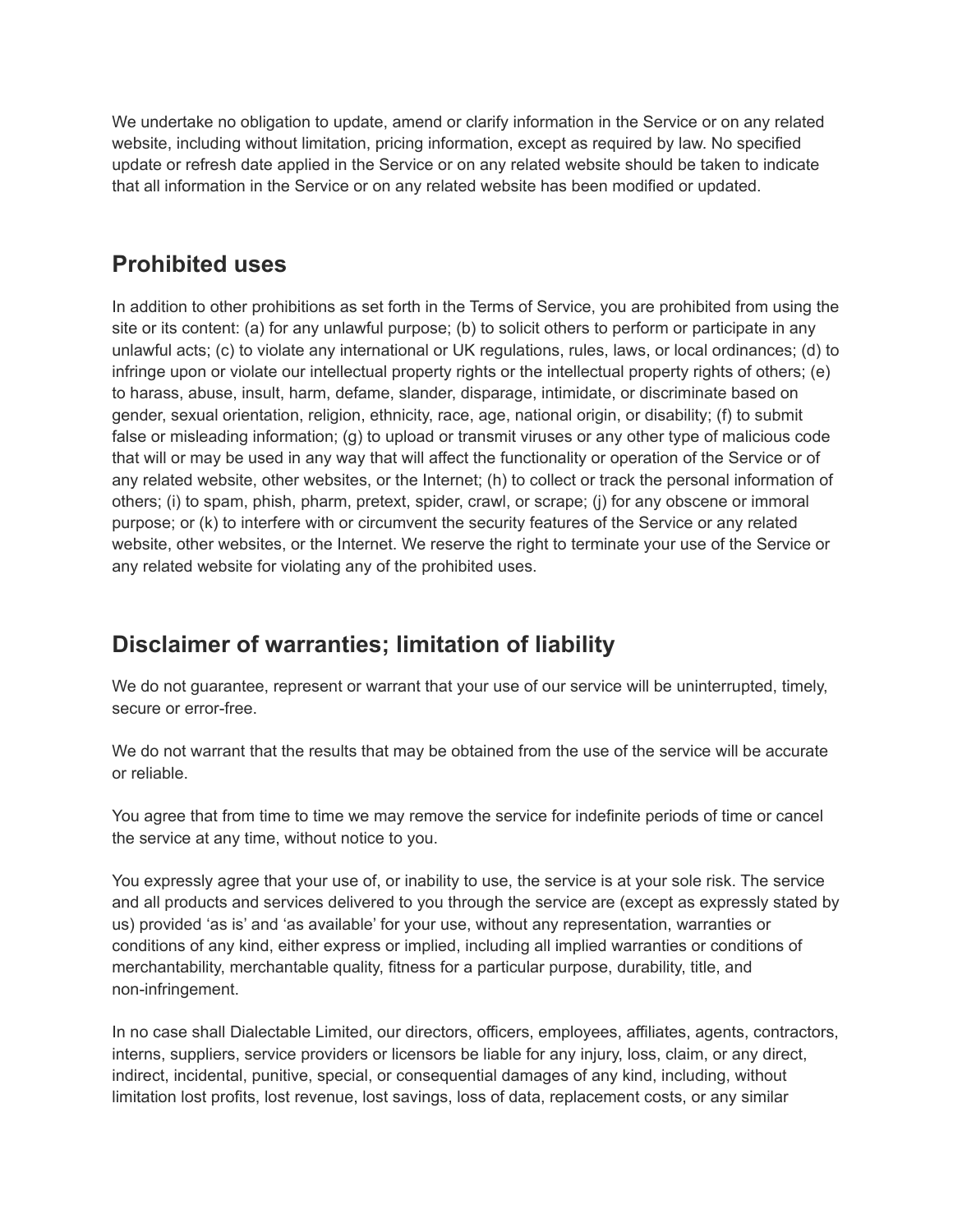damages, whether based in contract, tort (including negligence), strict liability or otherwise, arising from your use of any of the service or any products procured using the service, or for any other claim related in any way to your use of the service or any product, including, but not limited to, any errors or omissions in any content, or any loss or damage of any kind incurred as a result of the use of the service or any content (or product) posted, transmitted, or otherwise made available via the service, even if advised of their possibility. Because some jurisdictions do not allow the exclusion or the limitation of liability for consequential or incidental damages, in such jurisdictions, our liability shall be limited to the maximum extent permitted by law.

# **Indemnification**

You agree to indemnify, defend and hold harmless Dialectable Limited and our parent, subsidiaries, affiliates, partners, officers, directors, agents, contractors, licensors, service providers, subcontractors, suppliers, interns and employees, harmless from any claim or demand, including reasonable attorneys' fees, made by any third party due to or arising out of your breach of these Terms of Service or the documents they incorporate by reference or your violation of any law or the rights of a third-party.

### **Severability**

In the event that any provision of these Terms of Service is determined to be unlawful, void or unenforceable, such provision shall nonetheless be enforceable to the fullest extent permitted by applicable law, and the unenforceable portion shall be deemed to be severed from these Terms of Service, such determination shall not affect the validity and enforceability of any other remaining provisions.

# **Termination**

The obligations and liabilities of the parties incurred prior to the termination date shall survive the termination of this agreement for all purposes.

These Terms of Service are effective unless and until terminated by either you or us. You may terminate these Terms of Service at any time by notifying us that you no longer wish to use our Services, or when you cease using our site.

If in our sole judgment you fail, or we suspect that you have failed, to comply with any term or provision of these Terms of Service, we also may terminate this agreement at any time without notice and you will remain liable for all amounts due up to and including the date of termination; and/or accordingly may deny you access to our Services (or any part thereof).

### **Entire agreement**

The failure of us to exercise or enforce any right or provision of these Terms of Service shall not constitute a waiver of such right or provision.